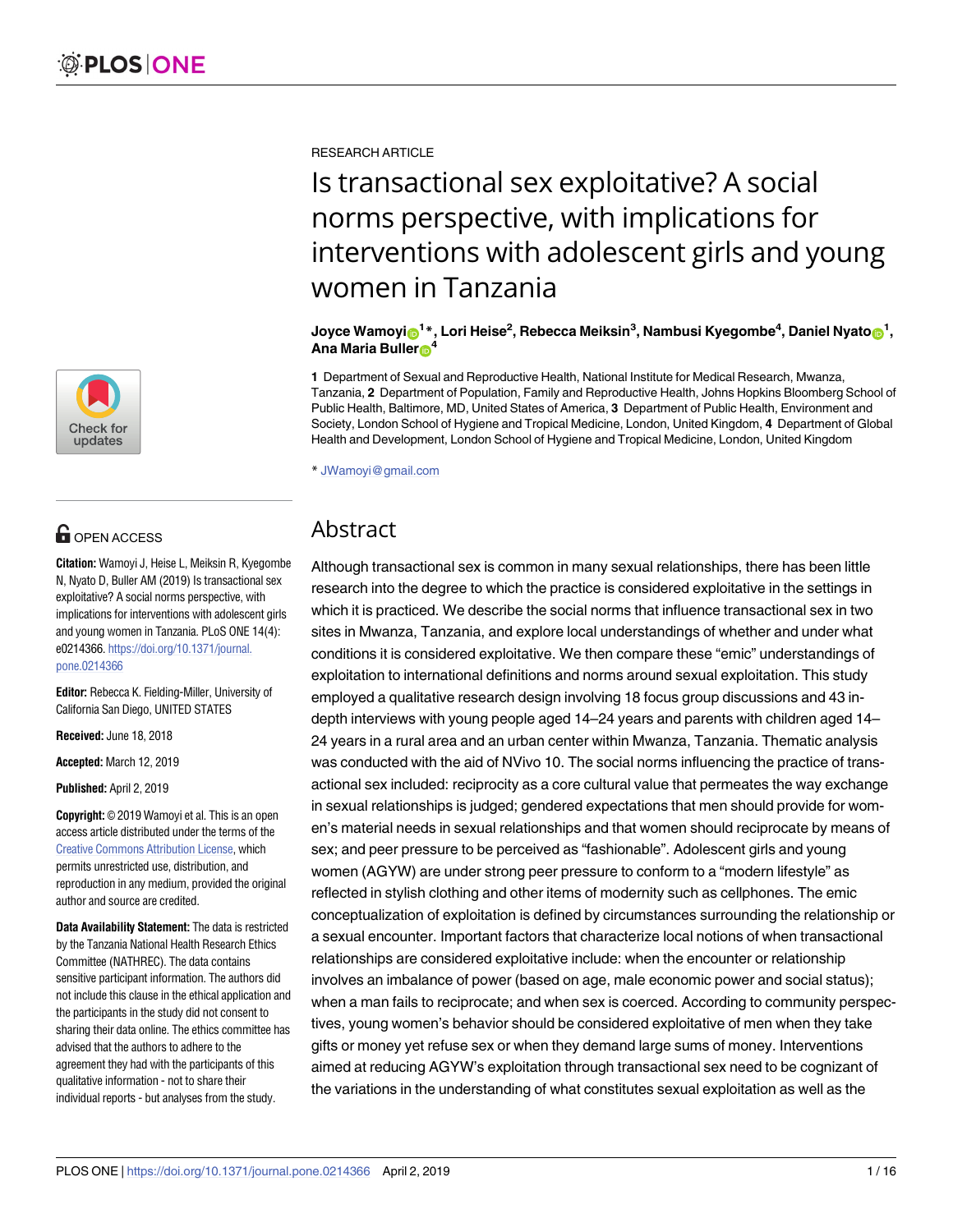<span id="page-1-0"></span>The committee can share the themes related to the production of these analysis. These provide data we have used in developing the manuscript but without participant identifiers. Any further use of the data by experienced qualitative researchers is possible with guidance from the researchers especially, on the issues related to the context from which this data was collected. The contact information for the institutional ethics review is [ethics@nimr.or.tz](mailto:ethics@nimr.or.tz).

**Funding:** The study was funded by OAK Foundation under grand number OCAY-13-483. The funder had no role in the design, analysis and write up of these results.

**Competing interests:** The authors have declared that no competing interests exist.

social and gender norms influencing the practice of transactional sex. Interventions need to involve communities and families in critical thinking that helps them identify positive alternatives to current gendered social norms that shape the involvement of AGYW and men in transactional sex.

## **Introduction**

Evidence from sub-Saharan Africa shows that transactional sex is prevalent in the relationships of adolescent girls and young women (AGYW) [[1](#page-13-0)[–5](#page-14-0)]. Transactional sex has been defined in myriad ways but, for the purposes of this article, we define it as non-marital, non-commercial sexual relationships, motivated by the implicit assumption that sex will be exchanged for material support or other benefits [[4\]](#page-14-0). The meanings attached to the exchange vary from one individual to another, with key motivations being to meet basic needs and to acquire items of modernity [[3,](#page-14-0) [6,](#page-14-0) [7\]](#page-14-0). Gender inequalities shape sexual relationships by giving men greater social and economic power than women and create the material and ideological conditions that encourage transactional sex [\[6–8](#page-14-0)]. Evidence shows that, because of widespread societal expectations that men should provide and women should receive and reciprocate with sex, it is the lack of transaction in sexual relationships that is perceived negatively [[5](#page-14-0), [9\]](#page-14-0). Hence, AGYW enter into sexual relationships expecting to receive something from their partner [\[5,](#page-14-0) [8](#page-14-0), [10](#page-14-0)].

From a public health perspective, transactional sex has been found to increase the risk of HIV and other sexually transmitted infections, and can also result in unplanned pregnancies as well as other undesirable sexual and reproductive health outcomes, such as intimate partner violence, sexual coercion and increased alcohol consumption among AGYW [\[11–16\]](#page-14-0). When transactional sex involves young girls and older partners, the consequences can be more detrimental, as power to negotiate use of family planning, condom use and *whether* and *when* to have sexual intercourse is further hampered [[7](#page-14-0), [17](#page-14-0), [18](#page-14-0)]. Hitherto, most efforts undertaken to address transactional sex have emerged from the field of HIV prevention, usually prioritizing knowledge provision and change of individual attitudes as primary drivers of change. These interventions have paid less attention to the psychosocial and economic drivers and consequences of transactional sex for young girls, such as decreased access to resources and education, which reinforces the cycle of poverty in which girls who engage in transactional sex are usually locked. Likewise, structural, cultural and community-level factors that may underpin such gender norms and power imbalances in relationships are usually under-theorized.

From a human rights and child protection perspective, sexual exploitation of children and adolescents involves situations, contexts and relationships whereby individuals under the age of 18 (or a third person or persons) receive "something" (e.g. food, accommodation, drugs, alcohol, cigarettes, affection, gifts, money) in return for performing sexual activities and/or having others perform sexual activities on them [\[19\]](#page-14-0). In this context, exploitation is understood to mean the actual or attempted abuse of a position of vulnerability, differential power or trust, for sexual purposes [\[20\]](#page-14-0). International frameworks derived from this perspective, such as the United Nations Convention on the Rights of the Child, consider these exchanges to be a form of child sexual exploitation when the encounter involves an adult and a young person below the age of 18 [[20](#page-14-0), [21](#page-14-0)]. However, according to a well-established body of literature arising from the African context [[5](#page-14-0), [17](#page-14-0)], AGYW involved in these relationships and others within their communities may not perceive these relationships to be exploitative, demonstrating that these definitions are not always as clear-cut in practice.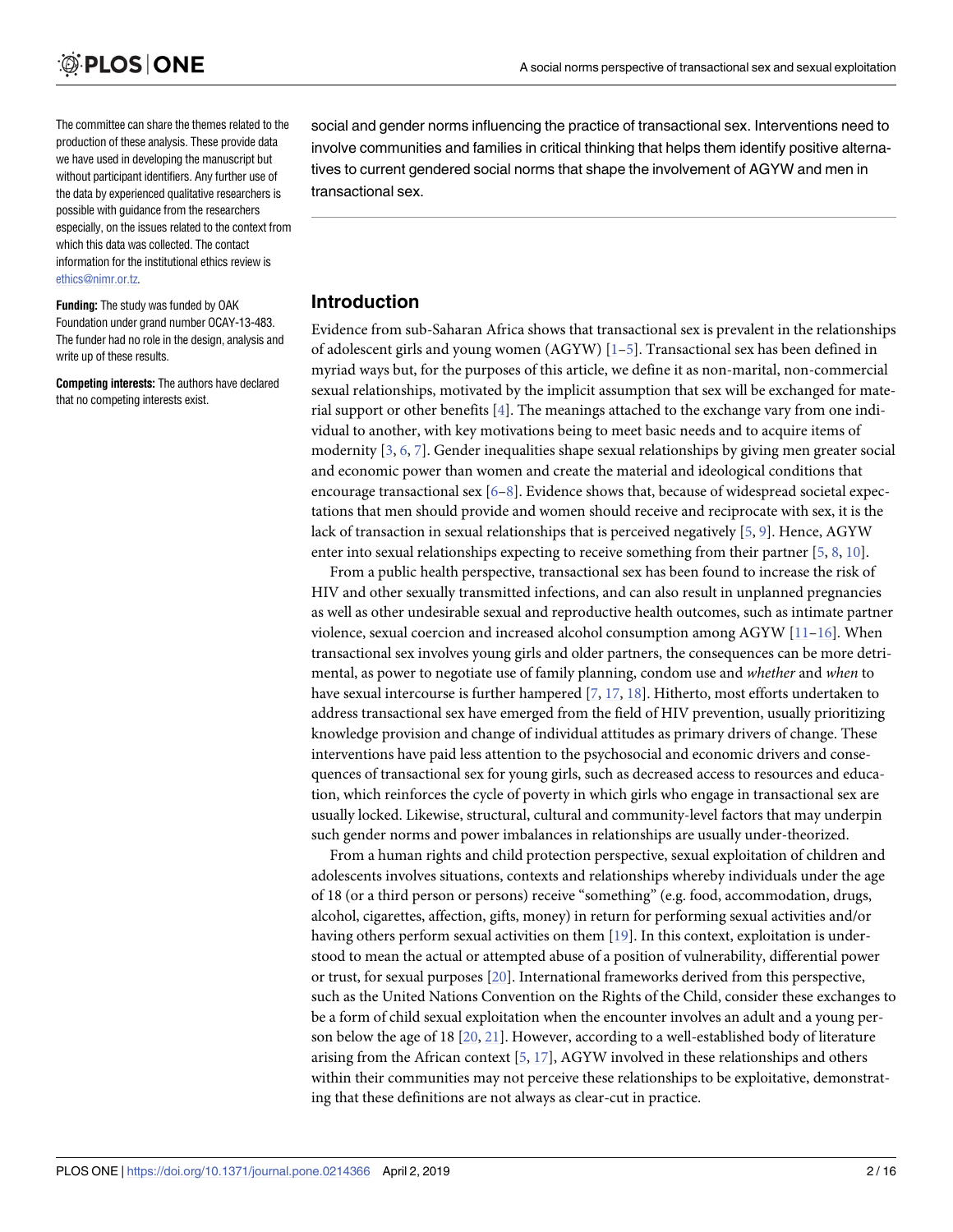<span id="page-2-0"></span>Bearing the above in mind, this article aims first to explore local social norms influencing transactional sex in the context of Tanzania and second to identify the community (emic) perspectives on if and when transactional sex relationships are considered exploitative. By pursuing these objectives, it adds to the body of literature providing evidence-based insights to inform the design of interventions to prevent exploitative transactional sexual relationships and/or reduce risks inherent to the practice.

### **Theoretical framework**

Using a social and gender norms theory framework, we set out to explore the norms influencing transactional relationships and how existing gender and social norms prevailing in the study setting directly modify local understandings of exploitation. Social norms are defined as informal rules that define appropriate behavior in a given context, and vary across time, place and population [[22](#page-14-0)]. People comply with norms for various reasons [\[22\]](#page-14-0), including the desire to be accepted within their community, family and peer groups (referred to as "reference groups" in social norms theory) and the fear of social disapproval and rejection if they do not comply with the norm. For our purposes, gender norms are the widely accepted social rules about roles, traits, behaviors, status and power associated with being a man or considered masculine or being a woman or considered feminine in a given culture [\[23\]](#page-14-0).

We envisage that individuals' respective beliefs about the prevalence and meaning of transactional sex and sexual exploitation are instrumental to their engagement in and experience of these behaviors. We hypothesize that AGYW's decision to engage in transactional sex, their views on what sexual exploitation is and their perspectives on whether or not to take action when it occurs are very much determined by the social norms around the practice, in particular gender norms governing relationships and interactions between men and women.

We conceptualize that AGYW's engagement in transactional sex is in part shaped by the beliefs they hold about how prevalent transactional sex is in their community, if they think others in their community expect them to engage in transactional sex and, very importantly, the perceived social rewards of engaging in it. Following this line of thought, AGYW and other community members' perspectives about "exploitation" and how they conceptualize it are also likely to be influenced by their beliefs about what others in their reference group think constitutes exploitation and what ought to be done in the case of exploitation in their community.

## **Methods**

This study employed an observational qualitative design, involving focus group discussions (FGDs) (combined with vignettes) and in-depth interviews (IDIs). Fieldwork was undertaken in two sites in the Mwanza region (one rural and one urban) of Tanzania. The study population included male and female adolescents and young people, aged 14–24 years, and adult community members, aged 25–49 years, within the study sites who had children within the age range of 14–24 years.

#### **Sampling and data collection**

The sites and participants were sampled to reflect a broad range of experiences and different demographic profiles using snowball and purposive techniques. After a meeting with the ward and village authorities, the researchers were introduced to three unmarried young women and three unmarried young men who were out of school; and three young women and three young men who were in school. Initial contacts were asked to introduce the researchers to their network of friends, who were in either the in-school or the out-of-school category.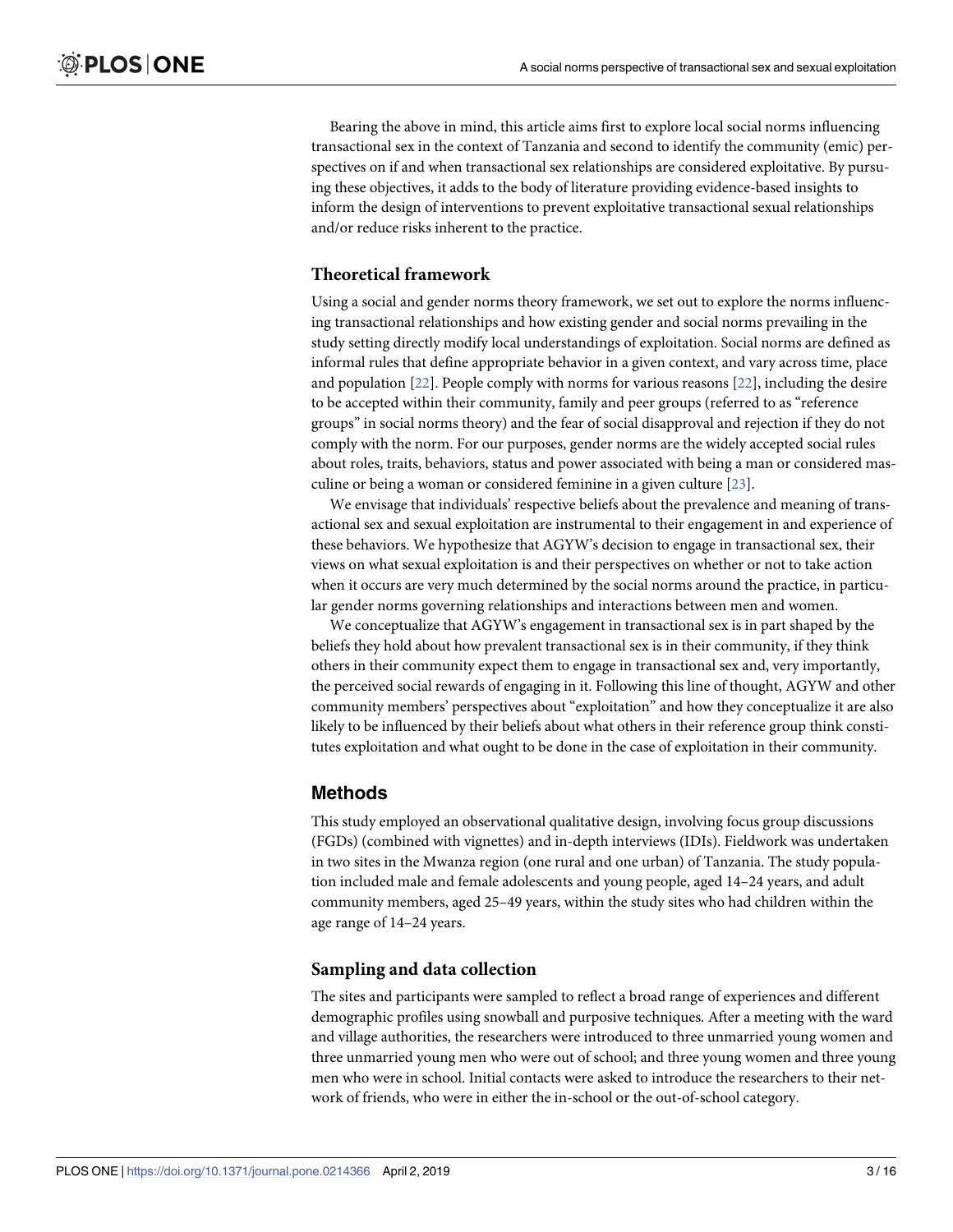| Participant category    | $FGDs (n = 18)$ |                | $IDIs^* (n = 43)$ |                |
|-------------------------|-----------------|----------------|-------------------|----------------|
|                         | Rural           | Urban          | Rural             | Urban          |
| Young women aged 14-24* |                 |                |                   |                |
| In school               |                 |                | $\overline{4}$    | 3              |
| Out of school           | 2               | 2              | 4                 | 4              |
| Young men aged 14-24*   |                 |                |                   |                |
| In school               |                 |                | $\overline{c}$    | 2              |
| Out of school           |                 |                |                   |                |
| Adult women aged 25-49* | 2               | 2              | 6                 | 6              |
| Adult men aged 25-49*   | 2               | $\overline{c}$ | $\overline{4}$    | $\overline{4}$ |
| Total                   | 9               | 9              | 22                | 21             |

<span id="page-3-0"></span>

|  |  |  |  |  | Table 1. Overview of focus group discussions and in-depth interviews. |  |
|--|--|--|--|--|-----------------------------------------------------------------------|--|
|--|--|--|--|--|-----------------------------------------------------------------------|--|

�All parents and adolescents who participated in an IDI had previously participated in an FGD

<https://doi.org/10.1371/journal.pone.0214366.t001>

As Table 1 indicates, a total of 18 FGDs (with an average of 10 people per group) were conducted. A total of 43 IDIs (15 with young women, 8 with young men, 12 with adult men, 8 with adult women) sampled from within the FGD participants were also conducted. Adult men and women with children aged 14–24 years were selected to participate in the study because we wanted to collect their views on daughters' potential engagement in transactional sex and whether or not they thought girls in these types of relationships were being exploited or not.

FGDs were instrumental in exploring discourses around sexual exploitation and the meanings attached to such behaviors. Questions were limited to general views and no personal experiences were discussed. The FGDs explored: motivations for and consequences of transactional sex; norms and expectations of transactional sex; readiness for sex; girls as targets of male sexual interest; understanding of sexual consent; and sexual exploitation. At the end of each FGD, vignettes were used to elicit participants' views on whether they thought sexual encounters in different scenarios were "right" versus "wrong"; "fair" versus "unfair"; and "good" versus "not good".

The IDIs played a complementary role to the FGDs by contributing to the understanding of AGYW's transactional sexual relationships and the exploitative aspects of these. IDI participants were selected from within the FGDs based on their willingness to participate and their enthusiastic participation or lack of it, as reflected during the FGD sessions. By reflecting on the responses from the FGDs, the IDIs focused specifically on gaining a rich understanding of personal views. Similar to the FGDs, the IDIs followed a semi-structured topic guide, making it possible for the researcher to explore questions not included in the guide but of relevance to the study as they emerged. This open-ended, discursive approach allowed for an iterative process of refinement, whereby lines of thought identified by earlier interviewees were taken up and presented to later interviewees [[24](#page-14-0)].

Both the IDIs and the FGDs were conducted in a private place selected by participants in collaboration with the researcher. Given the sensitivity of this topic and the cultural tradition in the study context, participants were matched to interviewers by sex. IDIs took approximately one and a half hours; FGDs took a maximum of two hours. IDIs and FGDs were audiorecorded. The interviewers for this study were trained social scientists with Bachelors or Masters degrees and who had experience collecting sexual behavior data. Ethical clearance for the study was obtained from the Medical Research Coordination Committee of the National Institute for Medical Research and the London School of Hygiene and Tropical Medicine. Oral and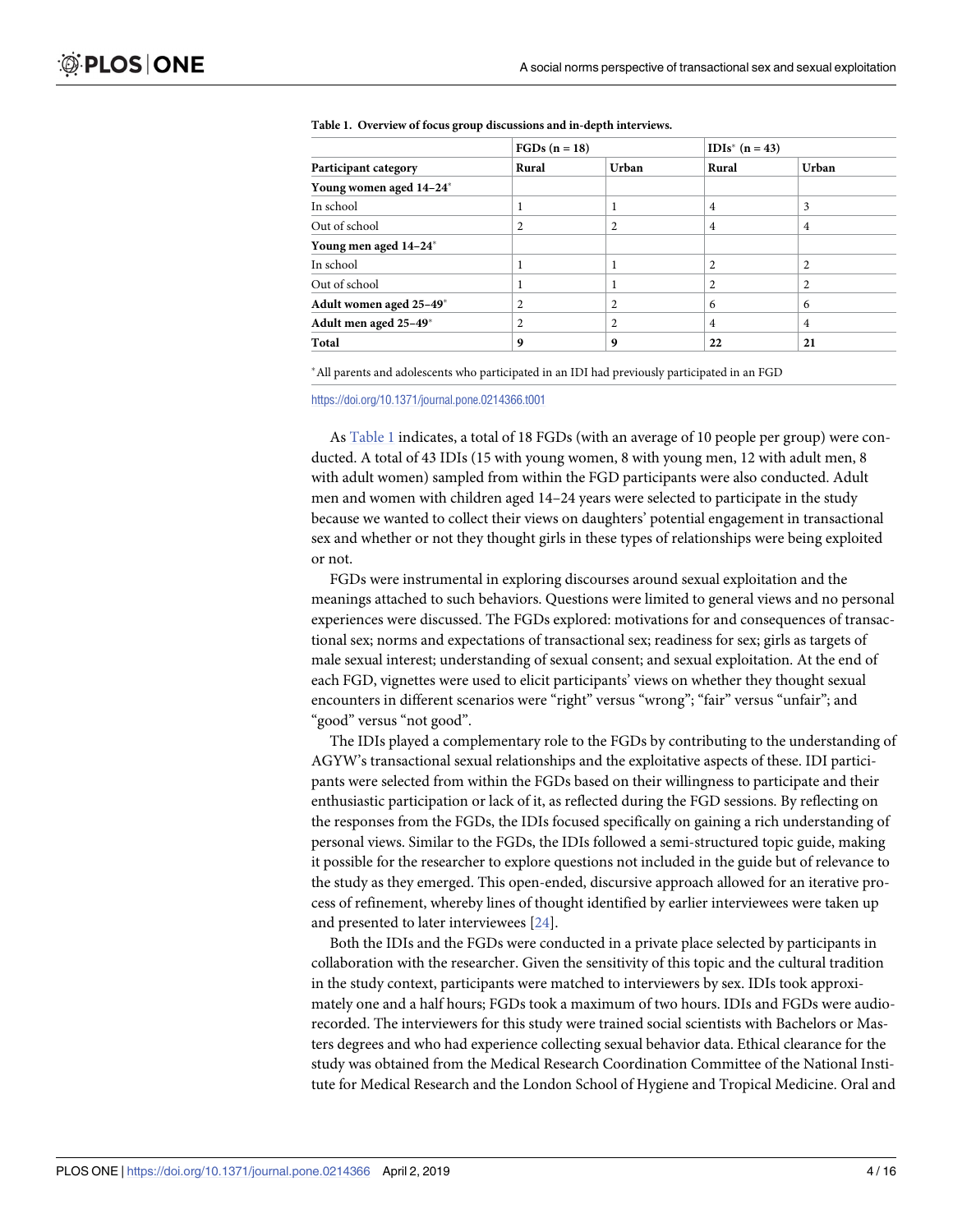written informed consent was obtained from all participants. For children below the age of 18 years, parental consent and child assent were obtained.

#### **Data analysis**

Data were transcribed verbatim, translated into English, entered into QSR NVIVO 10 software and coded by two researchers involved in the data collection. A pragmatic approach to analysis was adopted, involving combined use of an already designed coding scheme (anticipated codes) and grounded codes. Grounded codes were developed by means of a thorough reading of the data by two researchers in consultation with the data collection team and reflected the language and ways of expressing ideas portrayed by the participants. The anticipated codes were developed from the research objectives, prior knowledge and repeated reading-through of the data during the early stages of the analysis, and then refined in light of further data. Code refinement was conducted in consultation with the research investigators during a data analysis workshop.

The first author then thoroughly examined the coded data for emerging patterns. For example, the connection between concepts such as transactional sex and "exploitation" was examined by exploring codes on how participants talked about transactional sex and "exploitation" in FGDs and in IDIs. Theories were formulated, such as: "the way adults and young people talked about exploitation depends on the circumstances of the sexual encounter and the perceived behavior of the girl involved." In order to test this theory, codes relating to exploitation and transactional sex were searched, summarized and compared. Widespread views supporting the emerging theories were examined alongside the deviant cases. In the presentation of results, deviant cases are also presented as appropriate. Quotations illustrating the main findings were identified.

## **Results**

#### **Description of AGYW's sexual relationships**

Sexual debut among girls happens between the ages of 9 and 15 years; among boys it occurs between the ages of 14 and 17 years. The majority of adolescent girls reported that they were sexually active and thought their peers were as well.

AGYW's sexual partners range from peers to much older men (5–10 years older), and each category of partner plays different roles. The motivation for having peer partners is emotional as well as academic support at school, whereas older partners are mainly for material support. Items male sexual partners commonly give to AGYW are: money, clothes, shoes, cellphones, school requirements, books, motorbike transport and household items, including food. Exchange also entails non-tangible elements such as grades in exchange for sex in the case of students and teachers. Although a few AGYW reported engaging in a sexual relationship for emotional reasons such as love, these were always expressed through the provision of tangible and non-tangible items received from their sexual partner.

#### **Gender norm of male provision**

The social expectation that men should provide for women's material needs in sexual relationships is widespread. Participants described the norm of male provision as having been in existence for many generations. However, they noted some variations in the nature of exchanges within contemporary and traditional relationships.

*This issue of men giving to women things has been there since time immemorial*. *The difference between the past and present is how the exchange is given*. *Now we give each other*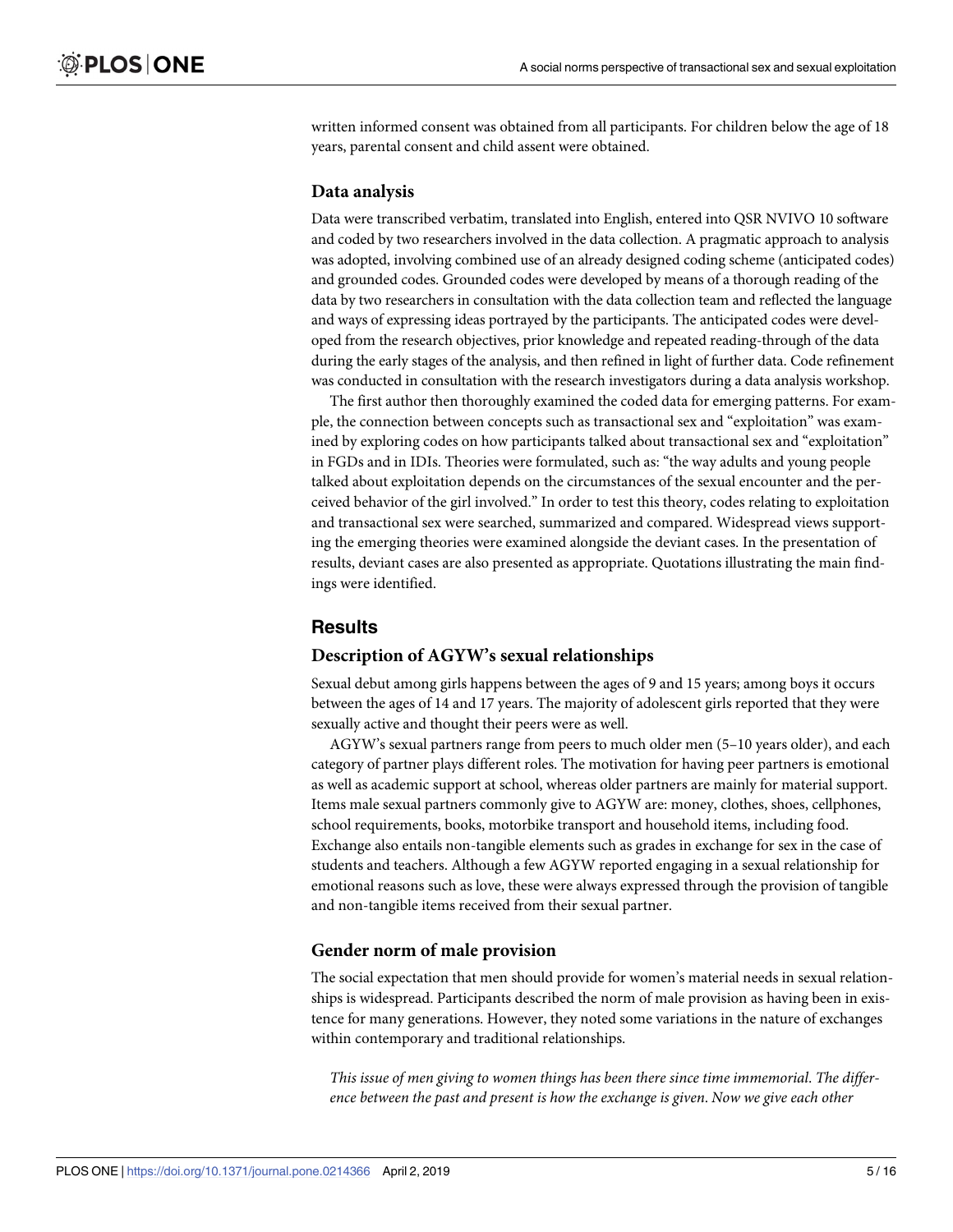*money and things from the shops but in the past they gave sugarcane*, *maize*, *goats [laughter]*. *[FGD*, *out-of-school young men*, *urban]*

Provision is linked to masculinity, with men using phrases like "a true/total man" to refer to those who provide for their partner. Moreover, ability to provide is considered a sign of future responsibility and hence makes a man attractive as a potential marriage partner. A young man described this in the following:

*Even before entering in a relationship*. *A "real" man is seen even before starting a family*. *If you cannot provide for your girlfriend it is clear that even after marrying her*, *your family will be sleeping hungry [inability to provide]*. . . *Because you cannot work hard to get money [IDI*, *out-of-school young man*, *20 years*, *urban]*

When girls were asked for their views on whether they could stop engaging in transactional sex if all their material needs were provided for, the majority reported that they would still expect to receive something from their male partner. They mentioned that it was men's responsibility to provide for women regardless of the latter's economic status.

*He must give me*. . . *Yes*, *it is obvious that the men must give women their needs*. . . *So the man would just give a woman gifts*. *[IDI*, *out-of-school young woman*, *20 years*, *urban]*

Since provision was always explained as men's responsibility, most men reported that they needed to have money before starting a sexual relationship. A young man talked about his provider role as including material and emotional elements:

To be honest, I can say my biggest responsibility is to provide for my partner as much as I can, *for example giving her gifts*, *encouraging her when she is stressed and advising her on life*. *It is just things like those*. *[IDI*, *out-of-school young man*, *19 years*, *urban]*

Likewise, girls are under pressure to expect and obtain gifts and money from their male partner. Girls talked about peers ridiculing peers who had not received anything from their sexual partner and referring to them using stigmatizing labels such as "backward", "not loved" and "useless". Girls equated male provision within their sexual relationship to an expression of love and hence perceived peers who did not receive gifts and money from their partner as not loved. Participants in a discussion with out-of-school girls described the ridicule of girls who had not received gifts:

Her peers laugh at her because she is not given things. They think that she is very naïve or *backward/not trendy (mshamba sana)*. . . *because you have a boyfriend*, *but he doesn't give you things*, *not even money*. . . *"You feel like he doesn't love you*, *maybe there is someone* whom he loves and gives his money"... They just gossip about you. You may feel as if you are *not worth among your friends*. *Maybe you see them with a new pair of sandals and ask them*, *they would tell you "Why don't you also buy*? *She discloses "So and so doesn't give me money"* . . . *They will advise her that "You should be asking him" [FGD*, *out-of-school girls*, *rural]*

#### **Reciprocity, complacent femininities and sexual relationships**

Another widespread cultural norm that seems to permeate the way sexual relationships are judged is that of reciprocity—the idea that if you receive something from someone you should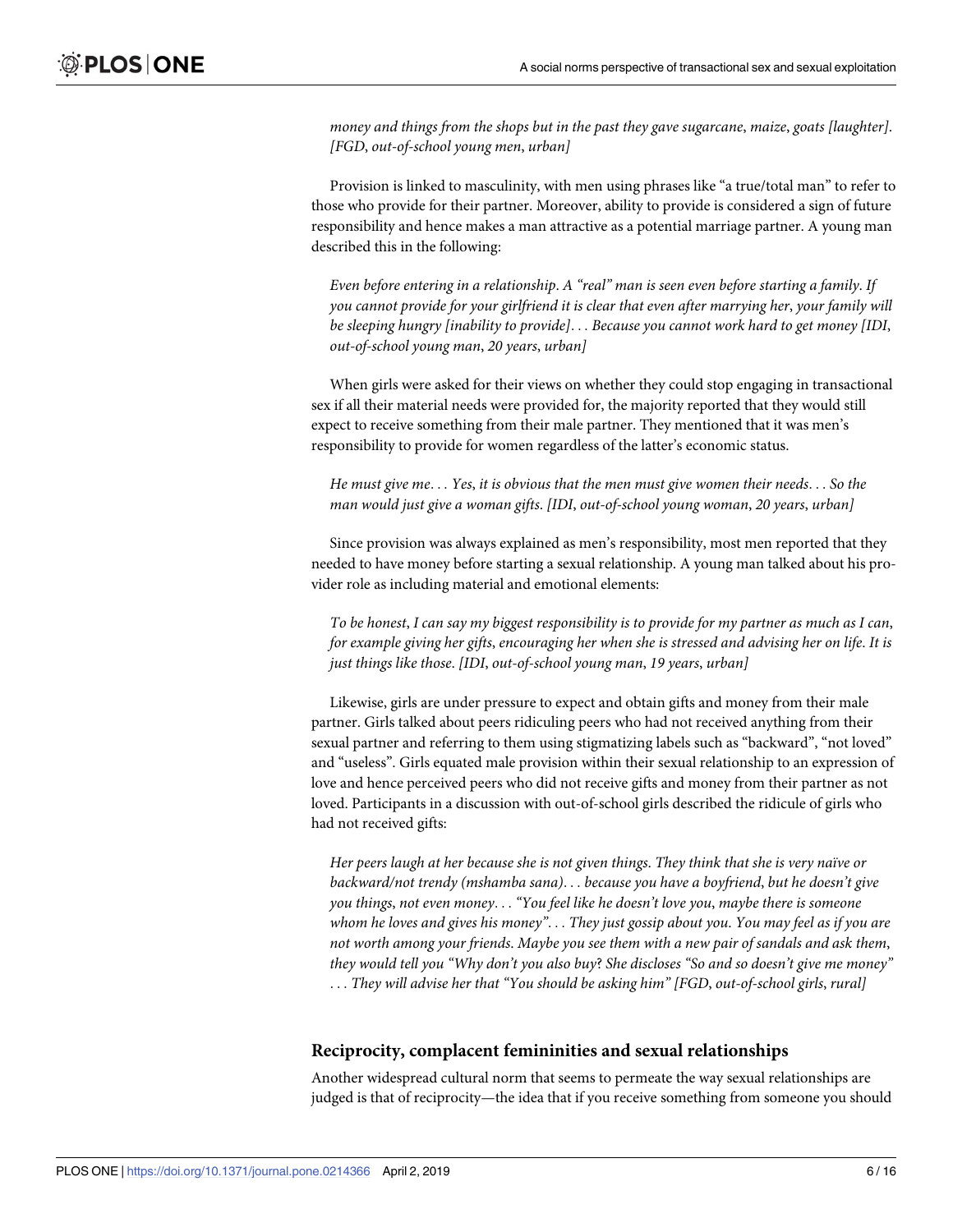give something in exchange. Hence, almost all participants reported that it was expected for girls to receive something from their male partner in exchange for sex. So, while masculinity is linked to male provision, with "good men" expected to provide their partner with gifts and money, "good women" are expected to reciprocate with sex, and, as the following quote shows, failure to reciprocate is frowned upon:

First of all, I consider a man who does not provide cruel... Even if the girl is very desperate, *she would rather just stay without one than to have sex for nothing*. . . *you can't get involved in sexual relationship with a man who doesn't give you anything*. *But if the man gives her and* she is capable of investing in a business that will help her improve her life. But if he does not *help her it is not good*. *[IDI*, *out-of-school young woman*, *18 years*, *rural]*

A further attestation to the norm of reciprocity is the belief that girls who attract men who do not offer anything in exchange are unlucky. Such girls face stigma from their peers. They are looked down upon and do not attract as many friends as those who have nice things and are perceived as lucky.

*For that one who gets nothing*, *they say she has misfortunes*. *There are some*, *you find that a man spends a night with her and doesn't give her anything*. *He just plays with her and leaves her*. . . *She is just unlucky*. *[FGD*, *adult women*, *urban]*

Although reciprocity is widely accepted, in a few instances young women questioned the expectation for girls to give sex in return for the gifts and money they received from men. They considered this an unfair exchange. A school girl with a contrary view said:

It is not right... it is not that when he gives he has to get something in return... when he offers *to help you he should do it whole-heartedly*. *[IDI*, *in-school young woman*, *17 years*, *urban]*

#### **Globalization norms and peer pressure for a trendy life style**

Entering into transactional sex provides AGYW with social acceptance among peers. The majority of AGYW are under strong peer pressure to conform to "modern" lifestyles, commonly referred to as "going with the times" (*kwenda na wakati*). AGYW's desire for trendy clothing and items of modernity often pushes them into relationships with older partners so they can afford these items. Young people and adults mentioned items such as: cellphones, tight knee-length trousers known as "pedal pushers" and plaiting hair.

*The things that contribute a lot [to engaging in transactional sex] are the desire to have these pedal pushers*, *tights and braiding hair in saloons*. . . *girls of these days also desire to have phones so that they can chat with someone*. . . *they want to be like others around them [FGD*, *adult men*, *urban]*

AGYW sometimes described girls who were able to get as much as they could from partners as "savvy". Both men and older women talked about girls being savvy and entering into sexual relationships with older male partners with a clear intent to obtain specific items. Participants further expressed that, once these girls had achieved their goals, they were no longer interested in the relationship. Most young women admitted using their erotic power in this way, while a few voiced admiration for the strategy: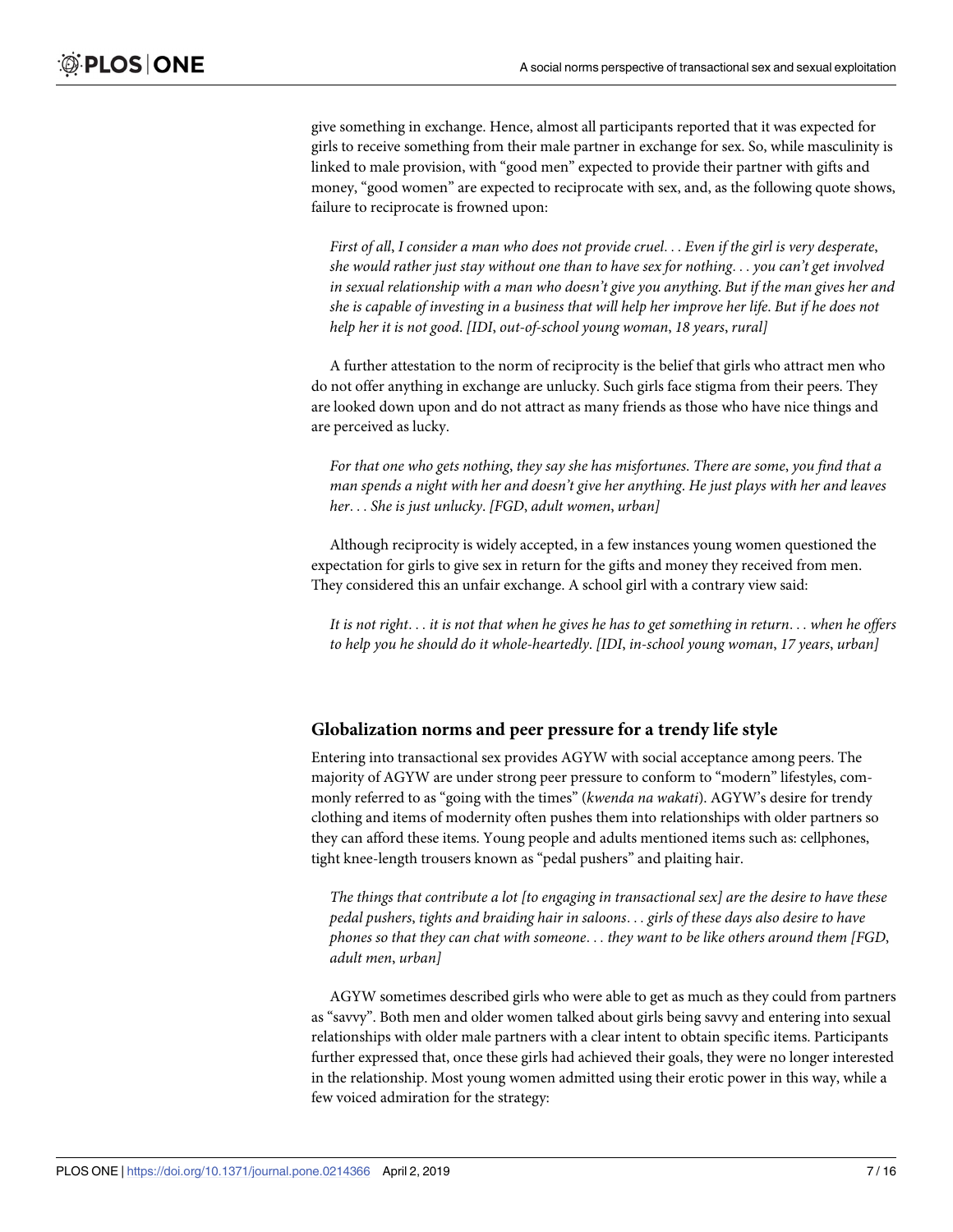They [peers] think she is clever... most girls think that she is savvy... that she knows how to *get things from men because whenever she returns home she comes with a gift*. . . *That is how she is*. . . *I mean within two days*, *she has come back with many things*. . . *most people will praise her and say she certainly knows how to extract money*. *[FGD*, *young women*, *rural]*

#### **Emic perspectives on sexual exploitation inherent in transactional sex**

**Emic conceptualization of sexual exploitation.** The Swahili terms that closely align with the English word "exploitation" are *unyanyasaji* [literally meaning "maltreatment"] and *unyonyaji* [literally meaning "to suck"]. Participants used these words interchangeably. The majority of participants described exploitation as referring to sex without the girl's consent and the use of force or coercion to have sex with her, and where the girl did not receive material or non-material benefits. Other important factors that characterized men exploiting girls in sexual relationships were: young age of the girl versus older age of the man and the man taking advantage of the poor circumstances of the girl.

Despite some recognition of the disadvantaged position of young women, there is nonetheless a sense that exploitation happens in both directions. Most adult women described girls' experience of exploitation in sexual relationships as self-invited, and the inevitable outcome of their desire for luxuries. One woman reported:

*Exploitation exists because the female child must be exploited* . . . *she must be exploited because that girl wants to have luxuries at a young age*. . . *she wants a good life*. *[IDI*, *adult woman*, *rural]*

**Intersection between reciprocity norms, gender norms and sexual exploitation.** When discussing situations that could be considered exploitative, most girls and adult women could not conceive of a relationship where there was no exchange of gifts or money. In fact, they considered situations where a man had sex with a girl without giving her or promising her any gifts/money as *kuonewa* ("mistreatment") or *kudharauliwa* ("contempt"). The majority of young women described relationships where men did not provide gifts or money using words such as "disrespectful", "cruel", "not good", "mistreatment" and "exploitative" and denying a girl her "rights". While describing the social norms of exchange in sexual relationships and what the absence of it meant, adult men and women gave an "emic" description of sexual exploitation as follows:

*According to me*, *sexual exploitation [unyonyaji wa kingono] is when he uses her without any* benefit to her in any way . . . It is like you are having sex with a woman and you do not give *her any assistance*. . . *he has not given her*, *her rights*. *[FGD*, *adult women*, *urban]*

Men had a similar view:

*In my view sexual exploitation is when a man has sex with a woman without her wish or he uses her without giving her any benefit*. . . *when you are having sex with a woman and you are not giving her any assistance*. . . *that is sexual exploitation*. *[IDI*, *adult man*, *urban]*

Since men offering women gifts is considered a gesture of respect and care, not complying with this is considered demeaning to the woman. Drawing on the reciprocity norms, a rural girl described her expectations of receiving from her partner and said that anything not meeting this was exploitative to her: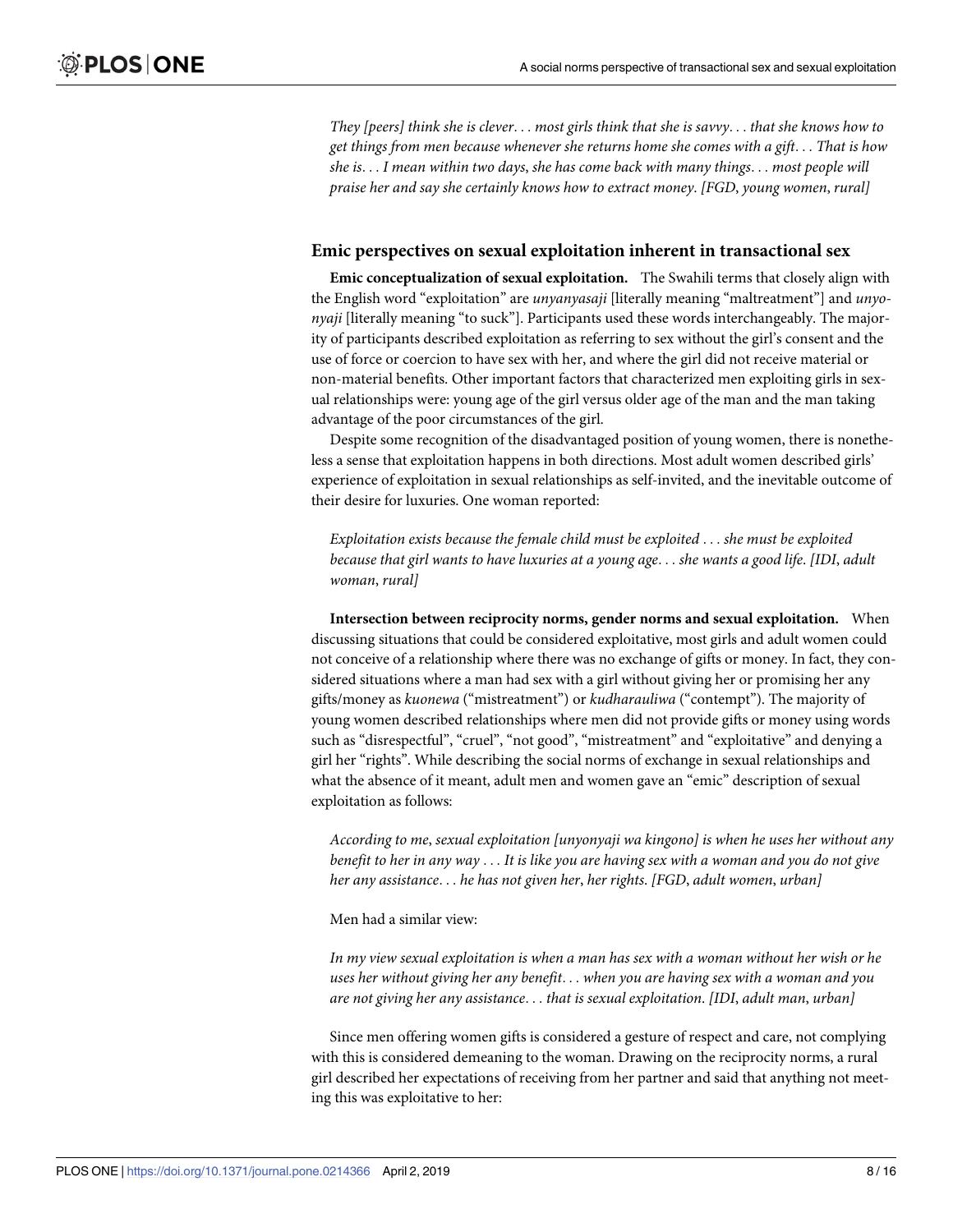I wouldn't like it if he was just to play with my body without helping me. After we meet as *partners and he has finished his problem [satisfied his sexual desires]*, *he should also help me* with my problem [material needs]. It is unfair for him to just have sex with me while he sees *me walking bare feet [unable to afford shoes]*, *it is not fair*. *If you care [concerned] for somebody he is supposed to care for you too*. *[IDI*, *out-of-school girl*, *18 years*, *rural]*

Reciprocity norms are further reflected in girls' expectations about the use of their body. Most participants were in agreement that girls having sex without gifts or money was dehumanizing and equated this to tiring one's body for nothing. Such "free" sexual encounters were considered stigmatizing to the girl and resulted in labels such as *malaya* ("prostitute"), *bodabod*a ("public transport") and *jamvi la wageni* ("door mat/visitors mat") as recounted by adult women in the following:

If they know that she sleeps with him for free, they will gossip about her a lot... "That the *daughter of so and so is being seduced for free*. . . *she does prostitution* . . . *And she even wears borrowed clothes"*. . . *They will fabricate stories about her*. . . *I mean they now label you "bodaboda" meaning that she just gives her body for free*, *without being given anything in return*. . . *she just distributes [FGD*, *adult women*, *rural]*

The above quote almost implies that the girl is being "cheap" in giving away her body for free. The use of the label "prostitute" has varied connotations. It can imply an unmarried woman engaging in sex or a young woman having sex for free. Girls who receive nothing in return for sex are doubly stigmatized—both for being sexually active and for being "taken advantage of" or foolish for letting men have something for "free". Therefore, young men described sex without gifts or money as "foolish prostitution" or rather "prostituting foolishly" (*uhuni wa kijinga*). Young women explained that, in a relationship, a woman had to benefit but also to be able to help her family when in need. A girl who could do so was perceived as a "clever prostitute". In keeping with this, young women reported:

*That is foolish prostitution [laughter]*, *she doesn't send money to her family*. *While a clever* one fends for her family, a foolish one does nothing to help even when her family is going hun*gry*. *[FGD*, *out-of-school young women*, *rural]*

Further, there is a belief that a woman not requesting anything from her partner is a sign of her being "infected with disease" or not "normal"—implying something is wrong with her. Out-of-school young women reported that men would be scared of such a woman, thinking she has a terrible disease.

*The men feel that the one who asks for money is better because when you are always free of charge they will eventually run away from you*. . . *They will say that there is something in her*, *maybe she has diseases*. . . *it is not normal to just keep going for free*. *[FGD*, *out-of-school young women*, *rural]*

**Power differentials and sexual exploitation.** Relationships between AGYW and older men are common. Inasmuch as the value of the gifts is important in young women's sexual decision-making, many participants, especially older women, reported that girls had a choice of whom to have sex with and therefore would only get in relationships with partners they loved/liked and would refuse a gift from men they did not love. However, despite some signs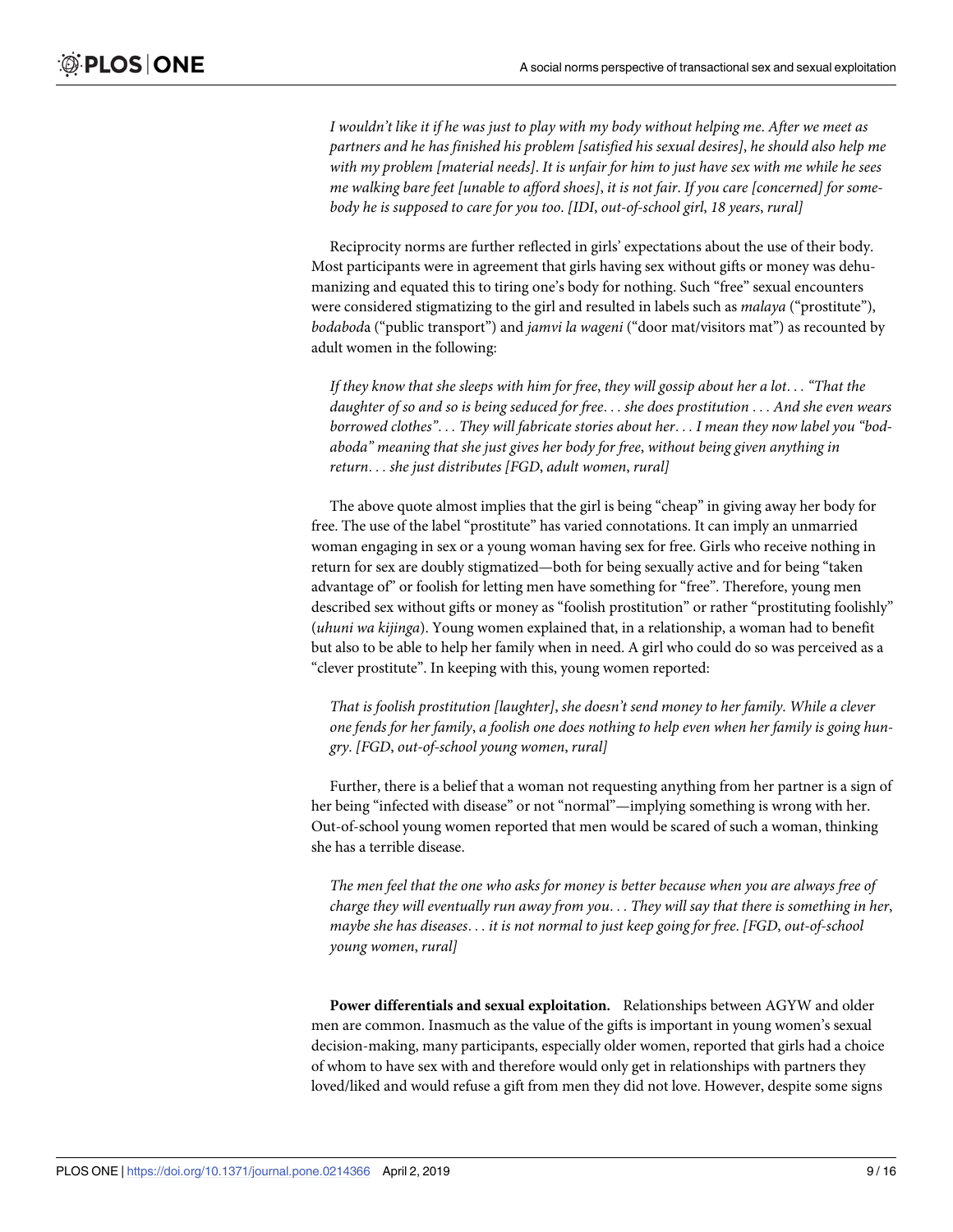of agency in relationships, the majority of sexual relationships involve hierarchies of power based on gender, socio-economic status and age. Older male partners having money and the young girl needing the money place the latter in a disadvantaged position. Therefore, both parents and young people described relationships involving young women and older men using words such as "It is not right", "It is exploitative" and "He is ruining the student's life." Such encounters are considered exploitative to the girl because the girl is physically and emotionally immature compared with the man and because men usually use money to gain access. Adult women reported:

You might find that she is still young, a man has seen her, he likes her so he goes and coerces her by all means, he gives her money, he buys her many things, that is, to deceive her because that girl is still young... Her mind is easily enticed... So she enters into sex before the right *age*. *[FGD*, *adult women*, *rural]*

Further a secondary school girl talked about the unfairness, power differences and coercion in teacher–student relationship in the following:

*There are those who use their positions*. . . *especially the teachers*. *I think it is not good*. *You might get the students who are not ready to have sex with them*, *but the teachers just force* them... Now when you come to think about it, he is a teacher then he is harsh, you just have *to have sex with him so that you are not beaten*. *[IDI*, *in-school young woman*, *17 years*, *rural]*

However, the perception of intergenerational sexual relationships as fair/not fair, good/not good is filtered by the perceived "intentions" of the man for the AGYW's future. There is a social expectation that a "good partner", in addition to helping the girl meet immediate material needs, will consider her future and show an interest in marrying her—so if a man is with a girl but does not intend to marry her this is assessed negatively. Participants, especially women, talked about adult married men having sex with AGYW in the following:

He is just playing "on" her because he will not marry her... He is just ruining her life... She *might even become pregnant and that becomes a loss* . . . *it is only women who become pregnant and not men*! *[FGD*, *adult women*, *urban]*

Most participants agreed that it was difficult to ascertain whether a sexual act was consensual or not. Usually, in cases of coercion/rape claims by the girl, the community assesses the circumstances surrounding the encounter. Girls are expected to avoid situations that could lead to forced sex, such as accepting gifts and being with the man in a private place alone. Adult women reported that, if a girl put herself in a situation of temptation, such as by going to a man's room in private and then refusing to have sex with him, she deserved to be forced. Usually, such girls do not receive sympathy from their community because they are perceived as having invited the abuse.

She has agreed because if he has forced you, I mean he has raped you, I mean you should have *screamed for the public to hear*. . . *But we don't hear the noises*. . . *one should have lamented that "What are you doing*?*"*, *so that means it is completely consensual*. *I mean you have accepted that's why you are quiet*. . . *The one who is forced will make noise and she will get help*. *[FGD*, *adult women*, *urban]*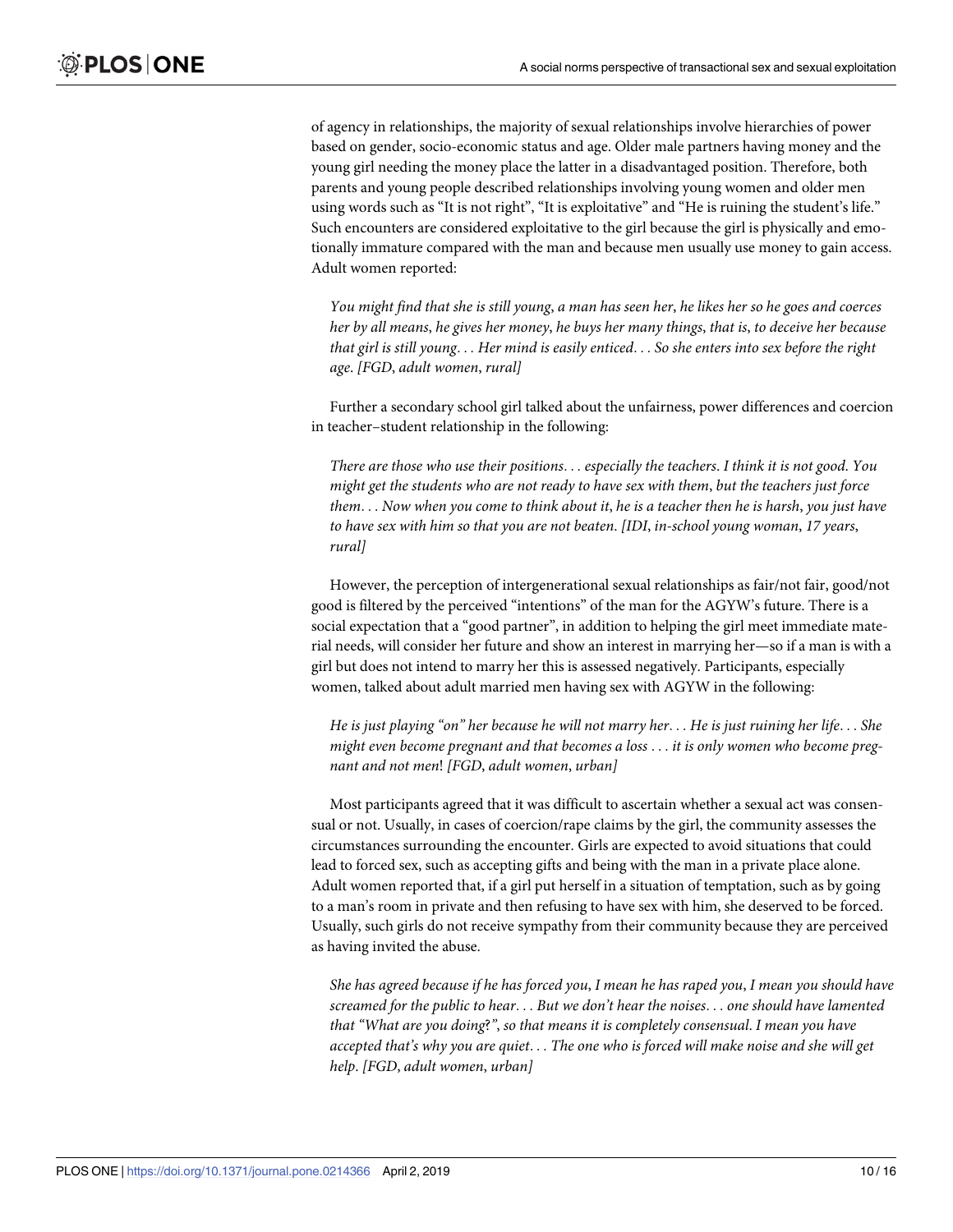<span id="page-10-0"></span>Men seem to abuse the expectation that they should provide for their partner. Young women described tactics used by older men to get AGYW interested in them, such as exposing their money and/or openly discussing their wealth to entice girls to agree to have sex with them. There was a widespread view that women could not resist sex with a man who appeared to have money. A young woman talked about her experience in the following:

*He convinces you by giving you money*. *First you refuse* . . . *He again gives you and tells you*, *"Here is money*, *take it"*. . . *Once you take*, *you become fond of taking*. . . *and there you are caught*. *[IDI*, *out-of-school young woman*, *20 years*, *rural]*

In addition, some school girls talked about men taking advantage of poor girls by coercing them into sex, such as in the following:

You know our school is far... You find that he is a driver of bodaboda [motorbike] and so he *gives her a lift to school*. . . *He even fetches her from school*. *He deceives her with little gifts until she agrees to have sex with him*. *[IDI*, *in-school young women*, *17 years*, *urban]*

## **Discussion**

Our findings offer insights into the social norms and expectations within AGYW's sexual relationships and how they intersect with exploitation. As observed in other studies [[3,](#page-14-0) [4,](#page-14-0) [7](#page-14-0)] and also here, transactional sex is a common aspect of AGYW's sexual encounters. While community perspectives seem to be in support of women who engage in transactional sex in a particular way, AGYW's engagement in premarital sex is condoned in Tanzania [\[8](#page-14-0)]. Exchange within relationships is governed by male provider norms that dictate that men provide for their female partner. Exploitative aspects of relationships that are linked to transactional sex are: lack of male provision in sexual relationships and coercion tactics used by men in order to have sex with young women.

Exchange within sexual relationships is further perpetuated by reciprocity norms. Based on the principle of reciprocity, which has been a fundamental social structure in many African societies [[25](#page-15-0), [26](#page-15-0)], older male partners' offer of resources gives AGYW the right to receive, and receiving obliges them to offer something in return (agreeing to a sexual encounter). Given the gender inequalities in Tanzania, the expectation for reciprocity seems to affect sexual relationship dynamics perpetuating unequal relationships between older men (with resources) and younger women (with limited resources). These gender inequalities further point to imbalanced reciprocity. Modernity and globalization have also generated more pressure on AGYW to consume certain goods and look a certain way, fuelling their desire to obtain those goods and the associated status, but they are still constrained by their lack of access to resources. In this situation, AGYW agentically resort to having sex with older partners as a way of achieving these goals. As noted by Luke et al. [\[2\]](#page-14-0), AGYW who depend on resources from male partners are likely to be weak in the negotiation of sex, including condom use. This is exacerbated when the male partner is older than the girl because, as the amount of money exchanged increases, the likelihood of consistent condom use reduces [[2\]](#page-14-0).

Similar to what was found in this study, other studies have observed compliance by women and complicity with gender norms [\[27\]](#page-15-0). Our findings indicate that AGYW's compliance with social norms to engage in transactional sex is linked to their desire or attempt to be perceived favorably by the community (especially peers). This suggests that compliance with transactional sex may be linked to a certain female gender identity promoted by the community, that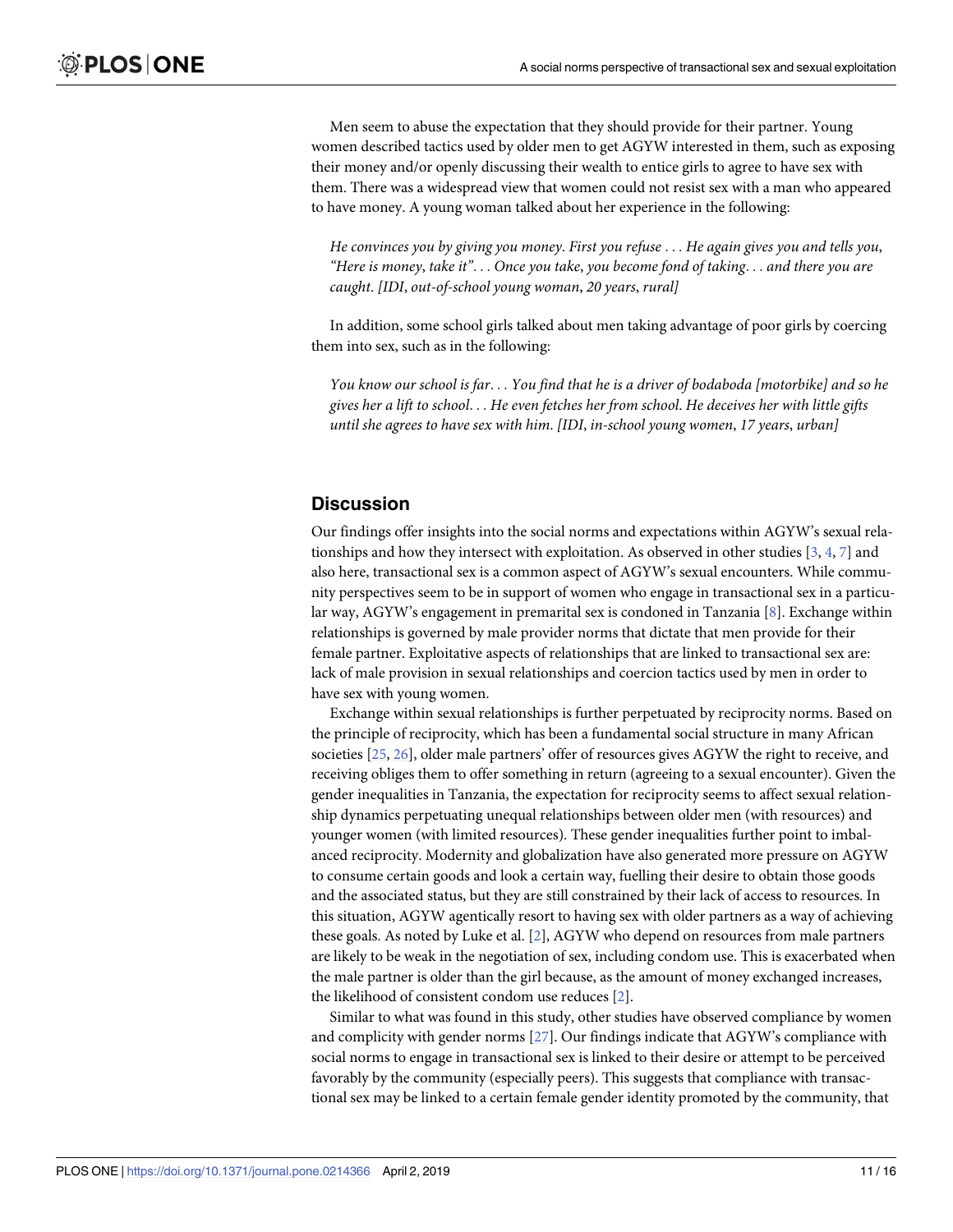<span id="page-11-0"></span>of girls who engage in the practice for something (not for free). This in turn perpetuates men's use of their economic advantage over AGYW with least resources.

While several studies have found that sexual exploitation continues to be a common problem for many girls globally  $[21, 28]$  $[21, 28]$  $[21, 28]$  $[21, 28]$  $[21, 28]$ , we found that community perspectives on transactional sex and exploitation varied considerably and were sometimes contradictory. The circumstances surrounding a relationship are critical in determining if a particular incident is exploitative, fair or not fair, right or wrong. Whether an incident of transactional sex is considered exploitative or not depends on factors such as the difference in age between the girl and the partner, a man's intention of carrying out the exchange, the motive and long-term plans of the partner for the girl (e.g. marriage) and the perceived benefits of the exchange and the circumstances leading to the sexual encounter. Under the United Nations Convention on the Rights of the Child, anyone under the age of 18 is still considered a child [\[29\]](#page-15-0). While some authors may classify transactional sex as exploitative  $[21, 29]$  $[21, 29]$  $[21, 29]$ , some report that girls specify psychosocial benefits such as feelings of love and increased self-esteem and self-confidence among peers, as well as elevated social status among peers [[9](#page-14-0), [30](#page-15-0), [31](#page-15-0)] as influenced by globalization norms.

It is apparent in our findings that most girls and their communities may not necessarily consider girls who engage in transactional sex as exploited. In fact, the few young women who engage in sexual encounters that do not involve receiving something are stigmatized and referred to using labels such as *bodaboda* ("public transport") and *malaya* (prostitute). So, even though the community recognizes a link between reciprocity and exploitation of women, it does not seem to react to the "unfairness" of not getting anything in return for sex but judges women's characters—demeaning them as the "worst type of prostitute" (compared to a "better" one), "diseased" and "doormats". This is evidence of the social sanctions directed towards women who do not conform to a complacent configuration of femininity that sees as its duty to provide sex in exchange for provision from men. It also highlights the intersection between reciprocity and exploitation, as it seems that the community interpretation of exploitation is heavily influenced by social norms that dictate gendered ways to enact the exchange of sex for material goods.

Stigmatizing labels like these point to community expectations for women to transact in specific ways. Such labels also encourage young women to engage in transactional sex regardless of the consequences of the practice. While these labels refer to the literal meaning of sex work, they are used paradoxically to refer to women who have sex without receiving any gifts and/or money from their partners. These labels may complicate efforts endeavoring to distinguish transactional sex from sex work [\[7\]](#page-14-0). Nonetheless, they offer useful insights for understanding social norms perpetuating transactional sex in Tanzania. This finding clearly points to the need to understand the social norms driving risky practices and what the absence of this practice might mean for the communities involved.

Inasmuch as communities have their own understanding of what constitutes sexual exploitation in AGYW's relationships or sexual encounters, they do little to stop its occurrence. A girl's behavior, in particular respectful conduct, is important in determining the level of sympathy she receives from the community in the event that she experiences unfair treatment from males. Instances where there is no sympathy with the occurrence of coercion include when a girl benefits from the man but always declines sex.

Evidence shows that girls who are forced to have sex against their will or because they feel they need to have sex to meet basic needs are at an increased risk of intimate partner violence and other sexual and reproductive health outcomes, including HIV [\[4,](#page-14-0) [13\]](#page-14-0). Our findings indicate that structural factors such as living in poverty push AGYW into vulnerability and manipulation by sexual partners through transactional sex. Other studies have also noted a link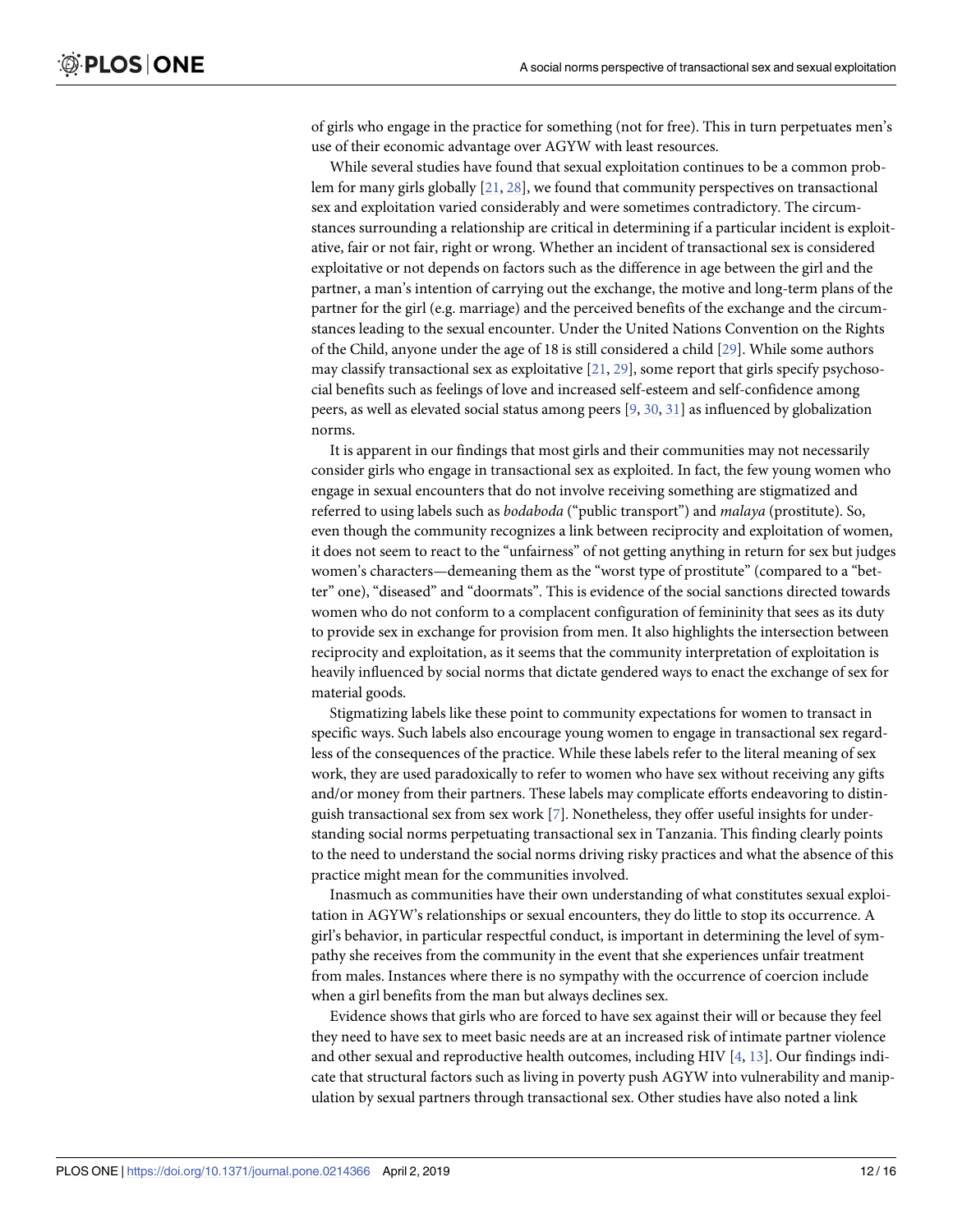<span id="page-12-0"></span>between transactional sex and coercion [\[32\]](#page-15-0) and condom use [\[2](#page-14-0), [33](#page-15-0)]. There is a need to address the pressure young people face from adult men to have sex in exchange for goods, money, grades at school or employment and the limits these gendered power dynamics place on their ability to negotiate sex.

Social power is very important for the sexual decision-making of both men and women in the study setting. This social power could be a result of social status (e.g. teacher) or of money (e.g. businessman). Hence, girls agree to have sex with men who have either economic or social power. Our results show that wealthier men (teachers, businessmen) use their wealth and resources to convince girls to have sex in exchange for money and gifts, including favors. These exchanges are problematic for girls who are poor and striving to meet basic needs. Studies have noted similar findings in other settings in sub-Saharan Africa where girls rely on men for basic needs and where men take advantage of girls because of the latter's economic needs [\[7](#page-14-0), [21](#page-14-0)].

The perception that girls who take advantage of men are savvy suggests that many of the AGYW are not passive victims in their relationships, but rather are making strategic choices within the structural constraints of their realities. Some authors have importantly called for the need to recognize the agentic nature of using one's sexuality as a means to achieve objectives [\[5](#page-14-0), [9](#page-14-0)]. However, it must be noted that not all agency, the latter understood as the act of deciding to take a course of action, is positive or transformative [\[34\]](#page-15-0). Some agentic behavior may result in mixed outcomes. In this case in particular, girls may obtain the desired goods, which are otherwise obtainable given their limited access to resources in these societies, but at the same time the pervasiveness of transactional sex may perpetuate a *status quo* of gender power imbalances. Finding the right balance between acknowledging this agency and contextualizing it within the structural constraints imposed on it is key if we want to go beyond principalist debates and really think about the best way of designing programs that help girls and young women live healthier lives and achieve their goals.

As with all qualitative studies, our relatively small non-random sample makes it difficult to generalize the results. We acknowledge that the sample size may limit our ability to confidently compare themes across the various sub-groups. Moreover, inasmuch as snowball sampling has strengths, such as ensuring homogenous groups (key for FGDs), its use may have led us to a specific social network of individuals, which may have biased some of the results. However, the use of maximum variation sampling procedure meant we were able to capture viewpoints from different types of participants (adult women and men and young men and women, in and out of school, in rural and urban settings). Although there were no clear differences in findings in urban and rural settings, by focusing on a limited number of communities we were able to gain deeper insights into social norms influencing transactional sex and how they influence people's perceptions of sexual exploitation of girls. We therefore gathered context-specific information that will be useful in developing country settings with similar characteristics to rural and urban Tanzania.

## **Conclusion**

Interventions aimed at reducing AGYW's exploitation through transactional sex need to be cognizant of the variations in communities' understanding of: what constitutes AGYW's sexual exploitation; and the social and gender norms influencing the practice of transactional sex and people's perception of the practice. From our results, it becomes clear that what is considered exploitative differs according to the circumstances surrounding the relationship and the character of the AGYW. Therefore, exploitation cannot be defined in a vacuum; it needs to be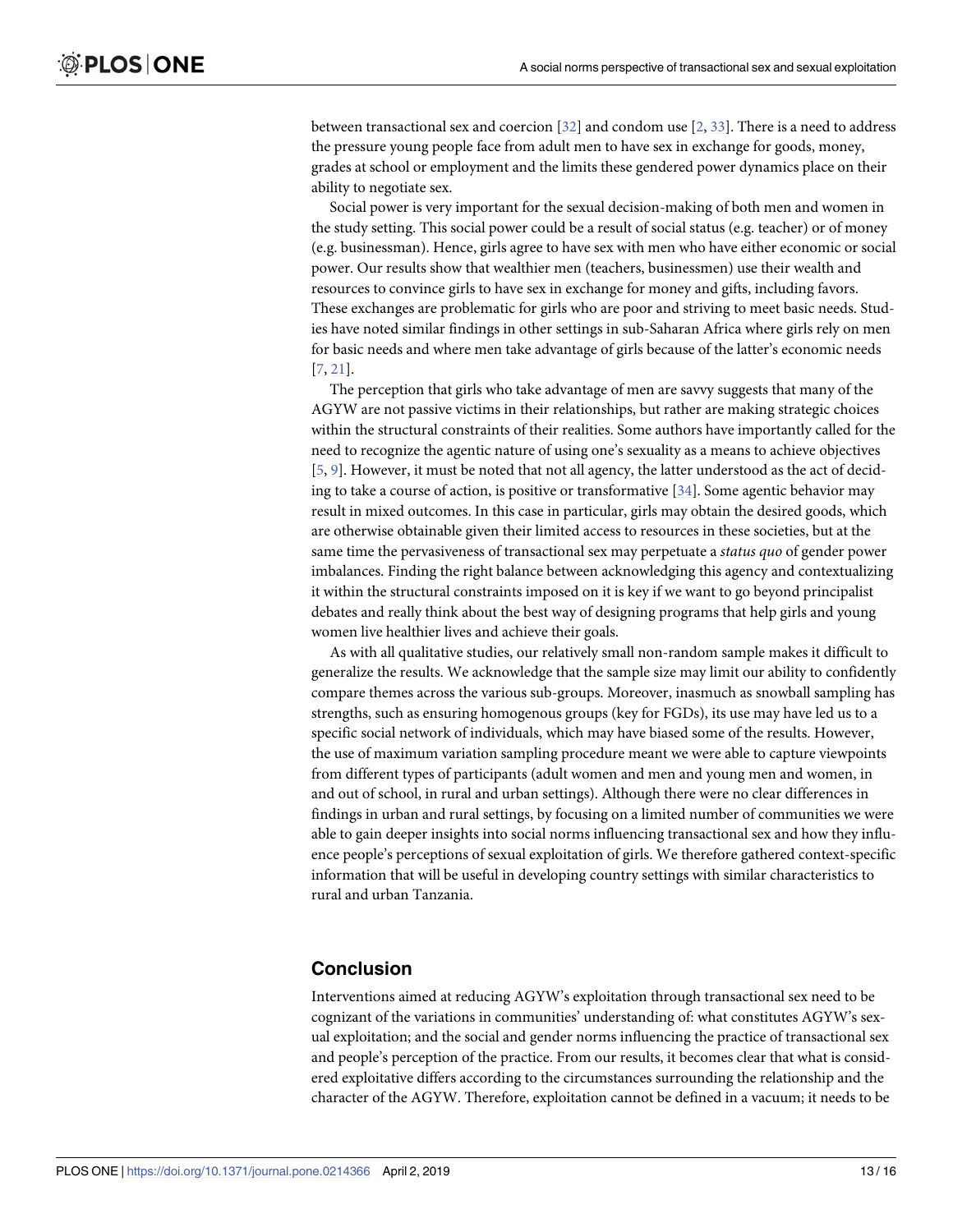<span id="page-13-0"></span>interpreted against a backdrop of norms and expectations that shape the experience of people involved as exploited or not, and how they experience this exploitation.

From our data it also becomes apparent that, even within exploitative situations in sexual relationships, there are benefits for both sides. If we are unable to recognize this, interventions aimed at improving AGYW's health and social well-being will fail, as they will not resonate with the subjective experience of their intended beneficiaries. Communities need to be involved in a critical reflection exercise of aspects of transactional sex that could be exploitative and encouraged to help protect AGYW who report being exploited, regardless of the circumstances of their relationship or their character.

Furthermore, interventions need to be sensitive to the structural dynamics that underlie sexual exploitation (e.g. through transactional sex, girls' economic vulnerability). Given the pressure girls face from peers, parents and the men who seek sex with them, they alone are unlikely to have the power to avoid exploitative situations in their lives without a change in the support around them. Hence, interventions should adopt mobilization strategies (involving whole communities and families) aimed at bolstering, shifting or introducing positive alternative norms at the community level [[35](#page-15-0)] that could help counter the harmful gendered norms that shape the involvement of AGYW and men in transactional sex. Finally, interventions need to address the social expectations related to certain ways of obtaining material goods to keep up with modern lifestyles.

## **Acknowledgments**

We are grateful to all the young people and adults who participated in this study. We benefited enormously from the work of four research assistants and acknowledge their contribution. This work was part of the LINEA initiative and the STRIVE Research Programme Consortium working group on transactional sex.

## **Author Contributions**

**Conceptualization:** Joyce Wamoyi, Lori Heise, Nambusi Kyegombe, Ana Maria Buller.

**Data curation:** Joyce Wamoyi, Daniel Nyato.

**Formal analysis:** Joyce Wamoyi, Lori Heise, Rebecca Meiksin, Nambusi Kyegombe, Daniel Nyato, Ana Maria Buller.

**Funding acquisition:** Joyce Wamoyi, Lori Heise.

**Investigation:** Joyce Wamoyi.

**Methodology:** Joyce Wamoyi.

**Project administration:** Joyce Wamoyi.

**Supervision:** Joyce Wamoyi.

**Validation:** Joyce Wamoyi.

**Writing – original draft:** Joyce Wamoyi, Ana Maria Buller.

**Writing – review & editing:** Joyce Wamoyi, Lori Heise, Rebecca Meiksin, Nambusi Kyegombe, Daniel Nyato, Ana Maria Buller.

#### **References**

**[1](#page-1-0).** Kaufman C, Stavrouv S. "Bus fare please": the economic of sex and gifts among young people in urban South Africa. Culture, Health and Sexuality. 2004; 6(5): 377–391.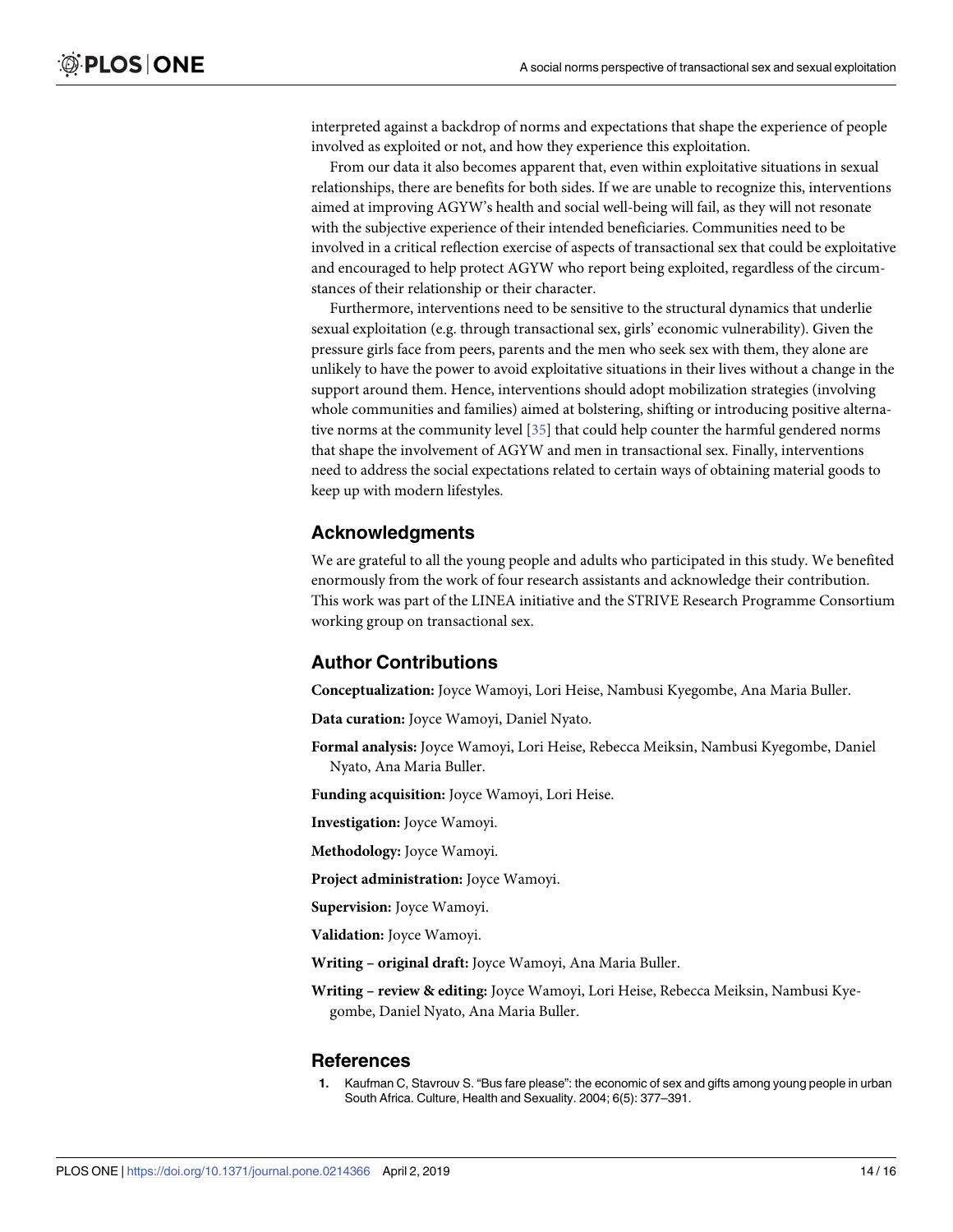- <span id="page-14-0"></span>**[2](#page-10-0).** Luke N, et al. Social exchange and sexual behavior in young women's premarital relationships in Kenya. J Marriage Fam. 2011; 73(5): 1048–1064. <https://doi.org/10.1111/j.1741-3737.2011.00863.x> PMID: [22180665](http://www.ncbi.nlm.nih.gov/pubmed/22180665)
- **[3](#page-1-0).** Maganja RK, et al. Skinning the goat and pulling the load: transactional sex among youth in Dar es Salaam, Tanzania. AIDS Care. 2007; 19(8): 974–981. <https://doi.org/10.1080/09540120701294286> PMID: [17851993](http://www.ncbi.nlm.nih.gov/pubmed/17851993)
- **[4](#page-1-0).** Stoebenau K, et al. Revisiting the understanding of "transactional sex" in sub-Saharan Africa: a review and synthesis of the literature. Soc Sci Med. 2016; 168: 186–197. [https://doi.org/10.1016/j.socscimed.](https://doi.org/10.1016/j.socscimed.2016.09.023) [2016.09.023](https://doi.org/10.1016/j.socscimed.2016.09.023) PMID: [27665064](http://www.ncbi.nlm.nih.gov/pubmed/27665064)
- **[5](#page-1-0).** Wamoyi J, et al. "Women's bodies are shops": beliefs about transactional sex and implications for understanding gender power and HIV prevention in Tanzania. Archives of Sexual Behaviour. 2011; 40  $(1): 5 - 15.$
- **[6](#page-1-0).** Silberschmidt M, Rasch V. Adolescent girls, illegal abortions and "sugar-daddies" in Dar es Salaam: vulnerable victims and active social agents. Social Science and Medicine. 2001; 52(12): 1815–1826. PMID: [11352408](http://www.ncbi.nlm.nih.gov/pubmed/11352408)
- **[7](#page-1-0).** Wamoyi J. Transactional sex amongst young people in rural northern Tanzania: an ethnography of young women's motivations and negotiation. Reproductive Health. 2010; 7(1): 2.
- **[8](#page-1-0).** Wight D, et al. Contradictory sexual norms and expectations for young people in rural Northern Tanzania. Social Science and Medicine. 2006; 62(4): 987–997. [https://doi.org/10.1016/j.socscimed.2005.06.](https://doi.org/10.1016/j.socscimed.2005.06.052) [052](https://doi.org/10.1016/j.socscimed.2005.06.052) PMID: [16139937](http://www.ncbi.nlm.nih.gov/pubmed/16139937)
- **[9](#page-1-0).** Longfield K. Rich fools, spare tyres and boyfriends: partner categories, relationship dynamics and Ivorian women's risk for STIs and HIV. Culture, Health and Sexuality. 2004; 6(6): 483–500.
- **[10](#page-1-0).** Tanzania Demographic and Health Survey 2015–2016.
- **[11](#page-1-0).** Choudhry V, et al. Transactional sex and HIV risks–evidence from a cross-sectional national survey among young people in Uganda. Glob Health Action. 2015; 8: 27249. [https://doi.org/10.3402/gha.v8.](https://doi.org/10.3402/gha.v8.27249) [27249](https://doi.org/10.3402/gha.v8.27249) PMID: [26001780](http://www.ncbi.nlm.nih.gov/pubmed/26001780)
- **12.** Cluver L, et al. Transactional sex amongst AIDS-orphaned and AIDS-affected adolescents predicted by abuse and extreme poverty. J Acquir Immune Defic Syndr. 2011; 58(3): 336–343. [https://doi.org/10.](https://doi.org/10.1097/QAI.0b013e31822f0d82) [1097/QAI.0b013e31822f0d82](https://doi.org/10.1097/QAI.0b013e31822f0d82) PMID: [21857361](http://www.ncbi.nlm.nih.gov/pubmed/21857361)
- **[13](#page-11-0).** Jewkes R, et al. Factors associated with HIV sero-status in young rural South African women: connections between intimate partner violence and HIV. Int J Epidemiol. 2006; 35(6): 1461–1468. [https://doi.](https://doi.org/10.1093/ije/dyl218) [org/10.1093/ije/dyl218](https://doi.org/10.1093/ije/dyl218) PMID: [17008362](http://www.ncbi.nlm.nih.gov/pubmed/17008362)
- **14.** Norris AH, Kitali AJ, Worby E. Alcohol and transactional sex: how risky is the mix? Soc Sci Med. 2009; 69(8): 1167–1176. <https://doi.org/10.1016/j.socscimed.2009.07.015> PMID: [19713023](http://www.ncbi.nlm.nih.gov/pubmed/19713023)
- **15.** Shannon K, et al. Gender inequity norms are associated with increased male-perpetrated rape and sexual risks for HIV infection in Botswana and Swaziland. PLoS One. 2012; 7(1): e28739. [https://doi.org/](https://doi.org/10.1371/journal.pone.0028739) [10.1371/journal.pone.0028739](https://doi.org/10.1371/journal.pone.0028739) PMID: [22247761](http://www.ncbi.nlm.nih.gov/pubmed/22247761)
- **[16](#page-1-0).** Wamoyi J, et al. Transactional sex and risk for HIV infection in sub-Saharan Africa: a systematic review and meta-analysis. J Int AIDS Soc. 2016; 19(1): 20992. <https://doi.org/10.7448/IAS.19.1.20992> PMID: [27809960](http://www.ncbi.nlm.nih.gov/pubmed/27809960)
- **[17](#page-1-0).** Longfield K, et al. Relationships between older men and younger women: implications for STIs/HIV in Kenya. Studies in Family Planning. 2004; 35(2): 125–134. PMID: [15260214](http://www.ncbi.nlm.nih.gov/pubmed/15260214)
- **[18](#page-1-0).** Luke N. Exchange and condom use in informal sexual relationships in urban Kenya. Economic Development and Cultural Change. 2006; 54(2): 319–348.
- **[19](#page-1-0).** National Working Group for Sexually Exploited Children and Young People. Definition of child sexual exploitation 2008. Available from: files/pdf/c/tackling.child.sexual exploitation action plan.pdf
- **[20](#page-1-0).** UN. United Nations Conduct and Discipline Unit. 2008.
- **[21](#page-1-0).** Williams TP, Binagwaho A, Betancourt TS. Transactional sex as a form of child sexual exploitation and abuse in Rwanda: implications for child security and protection. Child Abuse & Neglect. 2012; 36(4): 354–361.
- **[22](#page-2-0).** Cislaghi B, Heise L. Using social norms theory for health promotion in low-income countries. Health Promot Int. 2018.
- **[23](#page-2-0).** Kagesten A, et al. Understanding factors that shape gender attitudes in early adolescence globally: a mixed-methods systematic review. PLoS One. 2016; 11(6): e0157805. [https://doi.org/10.1371/journal.](https://doi.org/10.1371/journal.pone.0157805) [pone.0157805](https://doi.org/10.1371/journal.pone.0157805) PMID: [27341206](http://www.ncbi.nlm.nih.gov/pubmed/27341206)
- **[24](#page-3-0).** Mason J. Qualitative researching. 2nd ed. London: Sage; 2006.